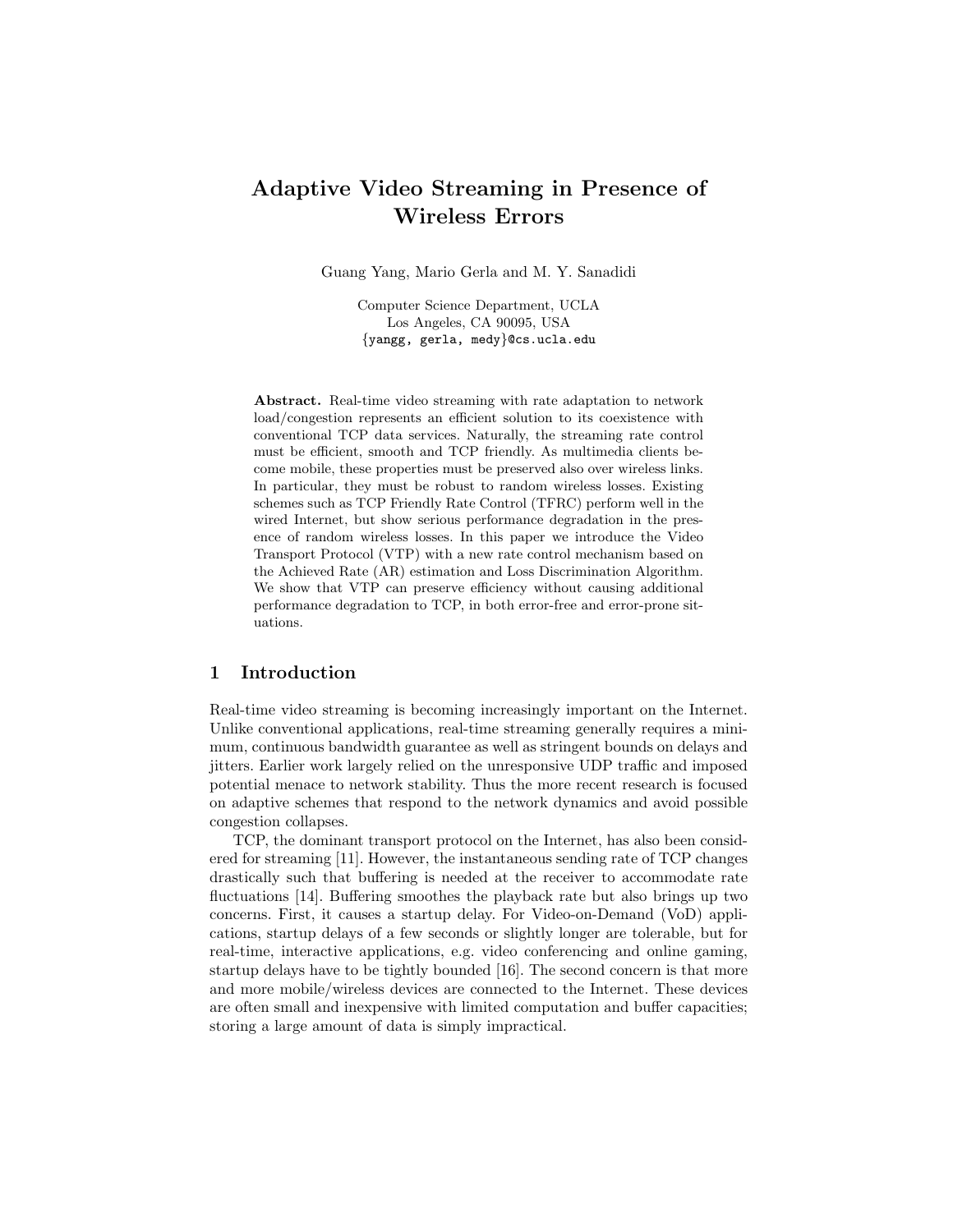To address the concerns, real-time streaming needs more intelligent rate adaptation or rate control mechanisms. Solutions are usually based on two types of feedback: a) cross-layer feedback from lower layers [9], or b) end-to-end feedback. On the Internet, cross-layer approaches require modifications on both end hosts and intermediate nodes, which is not practical, thus end-to-end rate control has been the preferred choice [3][7].

TCP Friendly Rate Control (TFRC) [7] is one of the most popular end-toend streaming protocols and often used as the reference and benchmark. TFRC attempts to match the long-term throughput of legacy TCP (e.g. Reno) and is smooth, fair and TCP friendly in wired networks. However, with the increasing popularity of wireless Internet terminals and the demand for delivering multimedia to mobile users, it is necessary for streaming protocols to work efficiently also on wireless links, withstanding the high random wireless errors. Legacy TCP does not work well in this case; it tends to over-cut its window, leading to a severely degraded performance. Since TFRC attempts to faithfully match the throughput of TCP, it suffers the same low efficiency in the presence of moderate to high random errors [18].

Our goal is to develop a real-time streaming protocol that behaves well in the wired Internet, and moreover is robust to random errors and can be deployed with wireless links. We have proposed the Video Transport Protocol (VTP) [2], which measures the Achieved Rate (AR) and adapts its sending rate according to the network dynamics. However, we have recently found that the original VTP tends to be unfriendly to TCP in some scenarios. The main contribution of this paper is to refine the VTP rate control. The new mechanism should provide efficient and smooth rate control in both error-prone and error-free situations, while maintaining fairness and friendliness to coexisting flows.

The rest of the paper is organized as follows: Section 2 lists our design goals of the VTP rate control. The Achieved Rate (AR) estimation and Loss Discrimination Algorithm (LDA) are introduced in Section 3, followed by the VTP rate control mechanism in Section 4. We evaluate the performance of VTP in the Ns-2 simulator in Section 5. Related work is summarized in Section 6 and finally Section 7 concludes the paper.

# 2 Design Goals

In this section we discuss the main design goals of the VTP rate control mechanism, namely robustness to random errors and TCP friendliness.

### 2.1 Robustness to Random Errors

As the Internet evolves into a mixed wired-cum-wireless environment, more and more devices are interconnected via wireless technologies. Wireless links are usually error-prone due to interference, noise, fading, mobility, etc. [13]. However, popular error recovery techniques, such as Automatic Repeat reQuest (ARQ) and Forward Error Correction (FEC), may not completely solve this problem.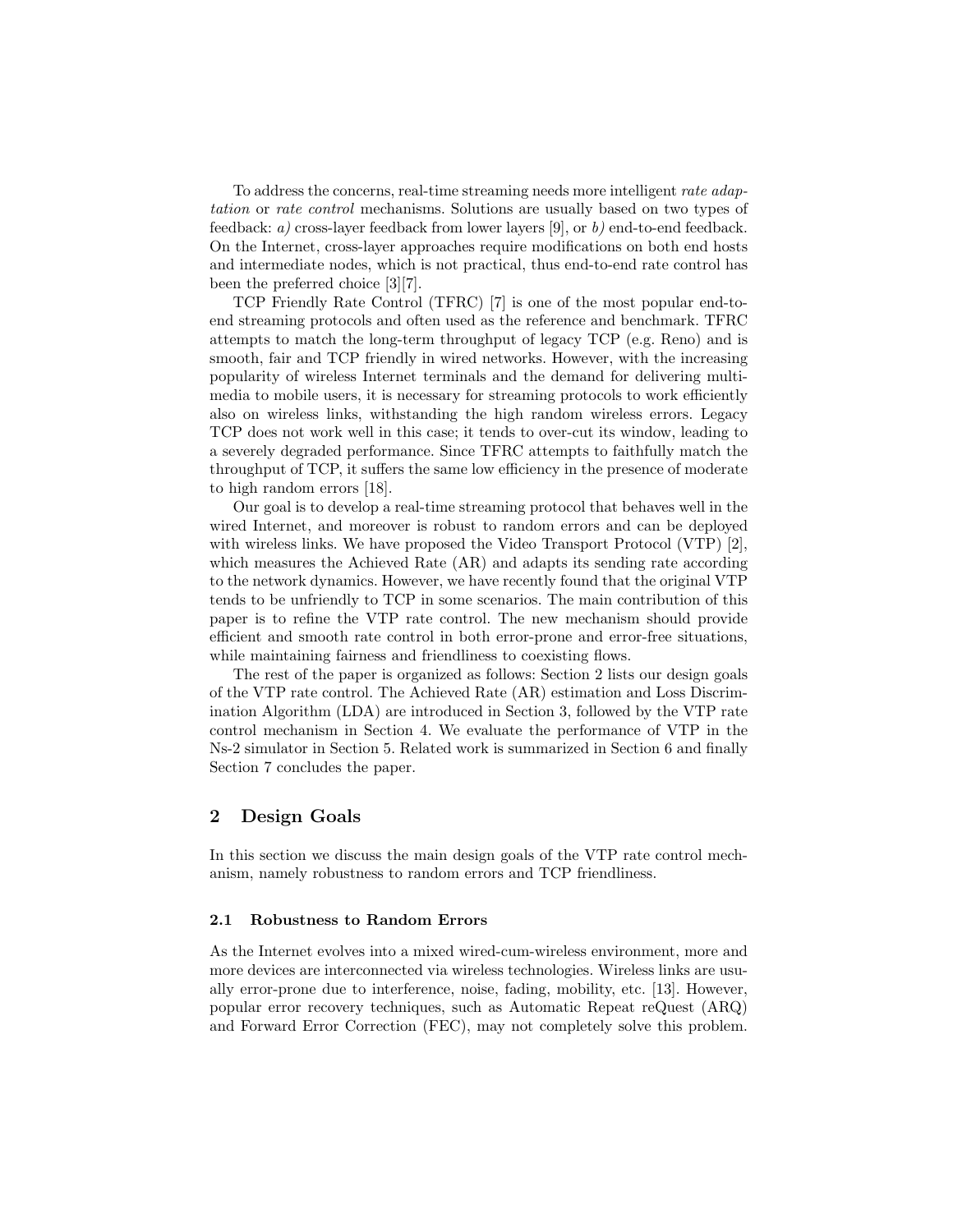First of all, ARQ increases both the end-to-end delay and its variance, which is undesirable for real-time streaming. Applying ARQ in a single FIFO queue, as performed in the majority of commercial MAC layer implementations, also introduces the problem of head-of-of-line blocking, where retransmission of a packet forces subsequent packets in the same queue to wait. On the other side, FEC is more effective when errors are sporadic. In practice, errors are usually bursty due to the interference by external sources. In conclusion, after applying limited ARQ/FEC where appropriate, packet error rates of a few percent or higher are still expected in wireless networks [17]. This is the key working assumption that motivates the rest of the paper. The first design goal of VTP is to provide efficient streaming rate control in presence of random wireless errors.

### 2.2 TCP Friendliness

TCP is deployed virtually on every computer. Years of operation have proved that the well-designed congestion control in TCP contributes significantly to the stability of the Internet. New protocols must be TCP friendly to avoid potential congestion collapses.

Different definitions of "TCP friendliness" exist in the literature. A widely used one is based on Jain's fairness index [8], which belongs to the class of max-min fairness. Applying Jain's fairness index to TCP friendliness results in a statement like "a flow of the new protocol under evaluation must achieve a rate similar to the rate achieved by a TCP (usually Reno/NewReno) flow that observes the same round-trip time (RTT) and packet loss rate". VTP must comply with this definition in the region where TCP performs efficiently (i.e., with zero random errors) and can potentially use the entire bandwidth. In the case of frequent random errors, however, legacy TCP cannot achieve full bandwidth utilization. Thus the conventional definition of friendliness must be modified to allow a new, more efficient protocol to opportunistically exploit the unused bandwidth, even beyond the "fair share".

In this paper we introduce the notion of opportunistic friendliness to refer to the ability of a new flow to use the bandwidth that would be left unused by legacy flows. More precisely, a new protocol NP is said to be opportunistically friendly to legacy TCP if TCP flows obtain no less throughput when coexisting with NP, compared to the throughput that they would achieve if all flows were TCP (i.e., NP flows replaced by TCP). The second design goal of VTP is to have opportunistic friendliness to legacy TCP.

# 3 Achieved Rate and Loss Discrimination Algorithm

## 3.1 Achieved Rate

The Achieved Rate (AR), together with the Loss Discrimination Algorithm (LDA) that will be introduced shortly, are two important components in VTP. AR is the rate that the sender succeeds in pushing through the bottleneck. This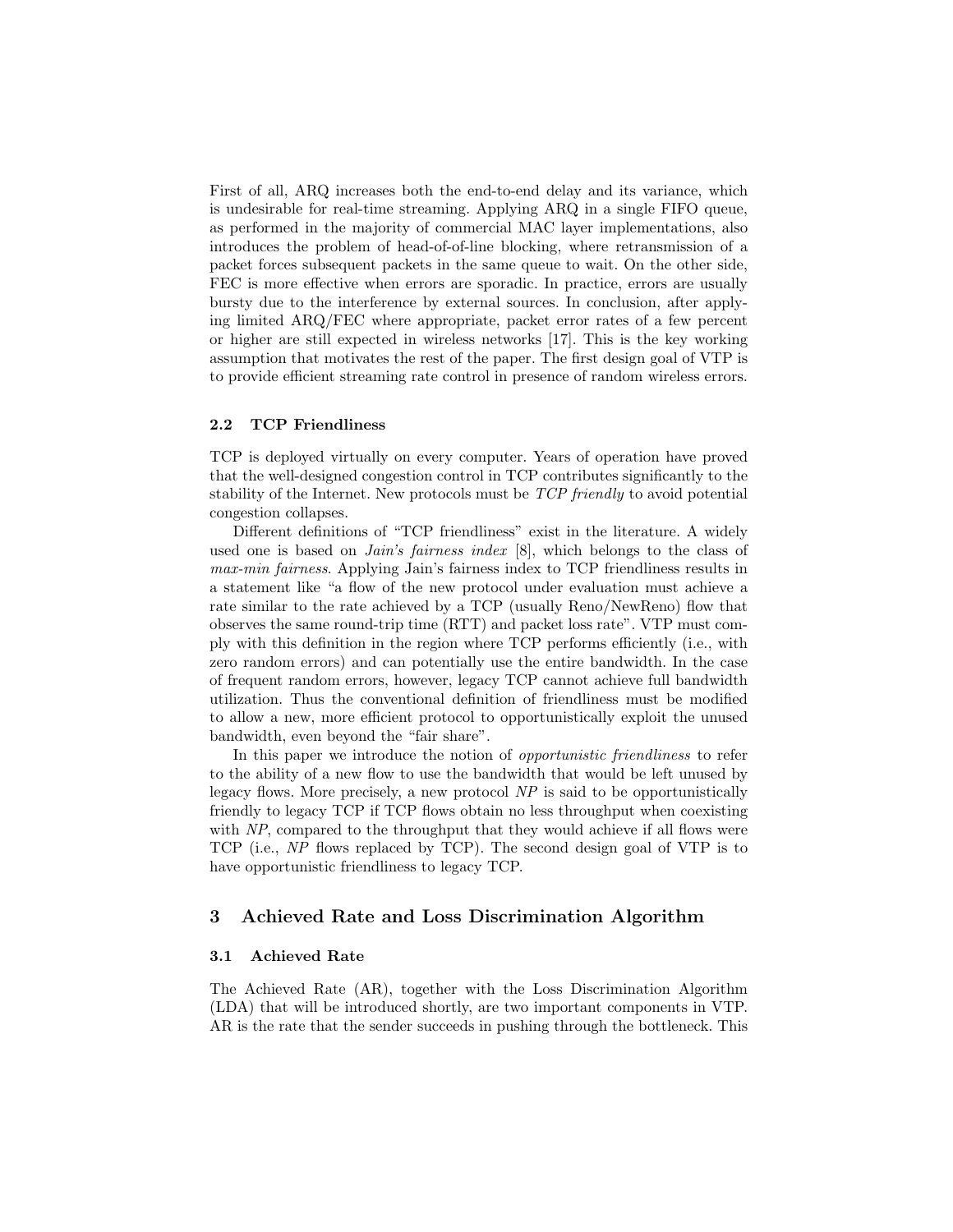is the rate that the receiver can measure, plus the fraction corresponding to packet losses at the exit of the bottleneck due to random errors.

For the time being, let us assume zero errors. The receiver samples and filters the receiving rate, using an Exponentially Weighted Moving Average (EWMA). AR has an intuitive interpretation. Assuming we start with an empty bottleneck, each sender can safely transmit for an unlimited time at AR and expect its packets to be delivered to the receiver with no buffer overflow. If the sender transmits at a rate higher than AR, there is a chance that the extra packets will get buffered at the bottleneck queue. The sender will typically transmit, over limited periods of time, at rates higher than AR to probe the bandwidth. However, following a packet loss, it will step back and restart at or below AR.

An AR sample  $S_k$  is obtained, by the receiver, as the number of received bytes during a time period of  $T$ , divided by of  $T$ . AR samples are reported back to the sender, which updates its smoothed AR value  $AR_k$  as

$$
AR_k = \sigma \cdot AR_{k-1} + (1 - \sigma) \cdot \frac{1}{2}(S_k + S_{k-1})
$$
\n(1)

where  $\sigma$  is a fraction close to 1.

The above scheme works well when no random errors are present. If packets can get lost at the exit of the bottleneck due to errors, they will not be received and counted by the receiver, although they do have succeeded in squeezing through the bottleneck. These packets should be included in the sender's AR value. This is done jointly with the LDA. Via the LDA, the VTP sender is able to estimate the fraction of packet losses that are error-induced, i.e., the error rate e. The AR sample reported by the receiver is then prorated by  $1 + e$ .

#### 3.2 Loss Discrimination Algorithm

The Loss Discrimination Algorithm (LDA) allows VTP to distinguish error losses from congestion losses. Intuitively, it suffices to measure the RTT. If RTT is close to  $RTT_{min}$  measured on this connection, we know the bottleneck is not congested; the loss must be an error loss. On the contrary, if RTT is quite larger than  $RTT_{min}$ , the loss is likely to be due to congestion. We propose to use the Spike [4] scheme as the LDA in VTP. Spike, as illustrated in Figure 1, is an endto-end algorithm based on RTT measurement. A flow enters the spike state if 1) it was not in the *spike* state, and 2) RTT exceeds a threshold  $B_{start}$ . Similarly, the flow exits the spike state if 1) it was in the spike state, and 2) RTT falls below another threshold  $B_{end}$ .  $B_{start}$  and  $B_{end}$  are defined as:

$$
B_{start} = RTT_{min} + \alpha \cdot (RTT_{max} - RTT_{min}) \tag{2}
$$

$$
B_{end} = RTT_{min} + \beta \cdot (RTT_{max} - RTT_{min})
$$
\n(3)

where  $\alpha$  and  $\beta$  are adjustable parameters. If a loss occurs when the flow is in the spike state, it is believed to be congestion-induced; otherwise it is error-induced.

We must point out that the above LDA works only if the error-prone link is also the bottleneck. If not, flows that share the bottleneck but do not traverse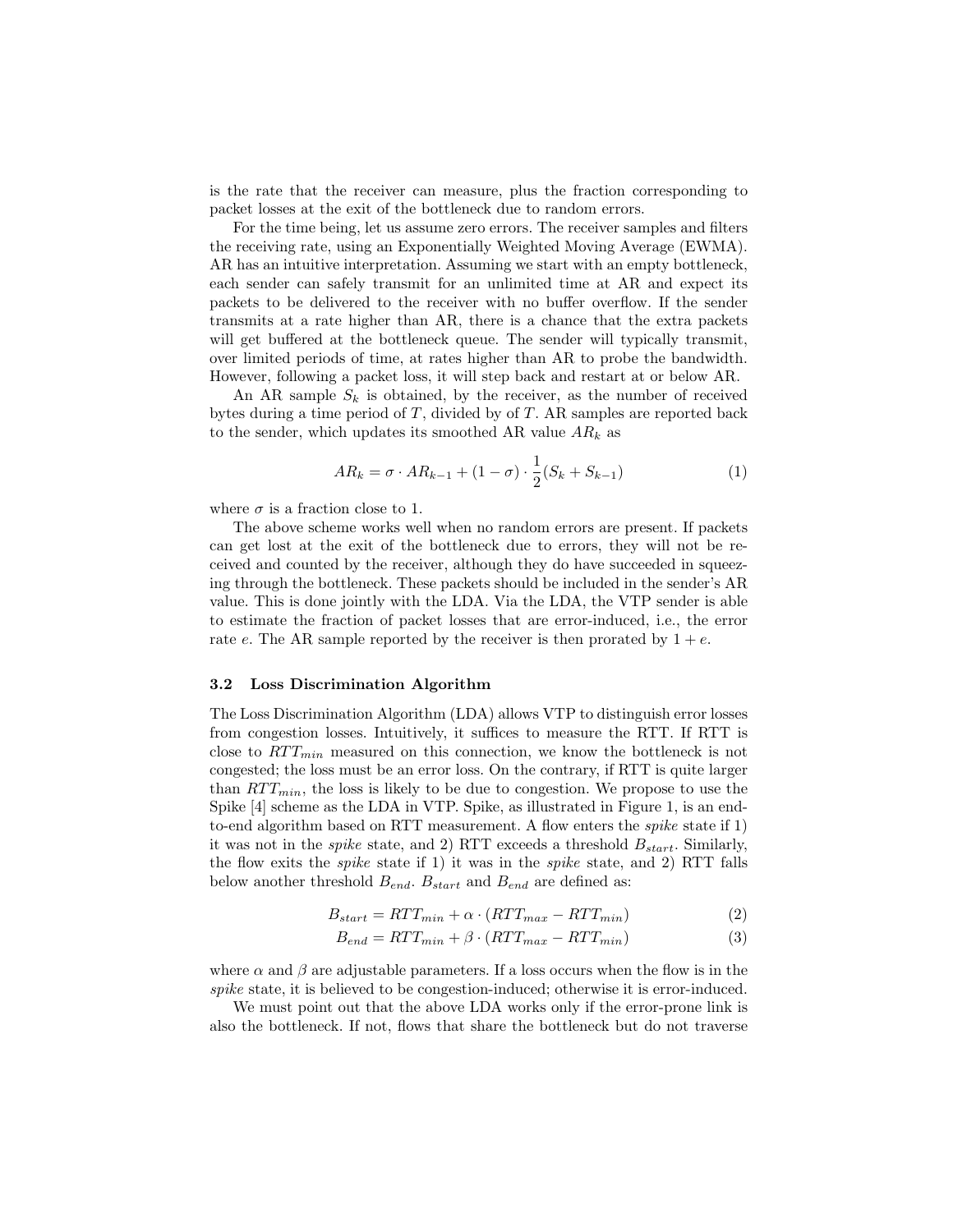

Fig. 1. Spike as a loss discrimination algorithm.

the "error" link will keep the bottleneck loaded and the value of RTT high. Other flows that also traverse the error link will suffer extra losses. However, the corresponding senders will not be able to classify these losses as error-induced due to the consistently high value of RTT. Those latter flows will reduce their rates and be "suppressed" by the flows that do not experience random errors. Fortunately, in virtually all wireless scenarios the wireless error-prone link is also the bottleneck, e.g. a satellite link or last-hop wireless segment. Thus all bottlenecked flows are subject to random errors. Our LDA scheme thus applies to most wireless situations.

## 4 VTP Rate Control

In this section we present the rate control mechanism in VTP. Similar to the Additive Increase in TCP congestion control, VTP linearly probes the bandwidth until congestion is detected. VTP does not perform Multiplicative Decrease though; instead it reduces the rate to AR, with extra adjustments required to mimic the TCP behavior.

#### 4.1 TCP Behavior in Terms of Rate

While most streaming protocols operate on the concept of *rate*, TCP is windowbased: a congestion window cwnd is used to control the number of outstanding packets. Due to this difference, streaming protocols must first understand the TCP behavior, in terms of its instantaneous sending rate rather than the window size, in order to achieve TCP friendliness.

We now consider TCP NewReno operating in congestion avoidance. We ignore slow start since it has less impact on the steady state performance. We also focus on the losses caused by congestion and assume no random errors. Consider the topology in Figure 2.  $C$ ,  $B$  and  $P$  are the link capacity, queue buffer size and round-trip bandwidth-delay product (namely the pipe size), respectively. Assuming the buffer size is equal to the pipe size, we have  $B = P$ . Cwnd oscillates between P and  $B + P = 2P$  as the left diagram in Figure 3 shows.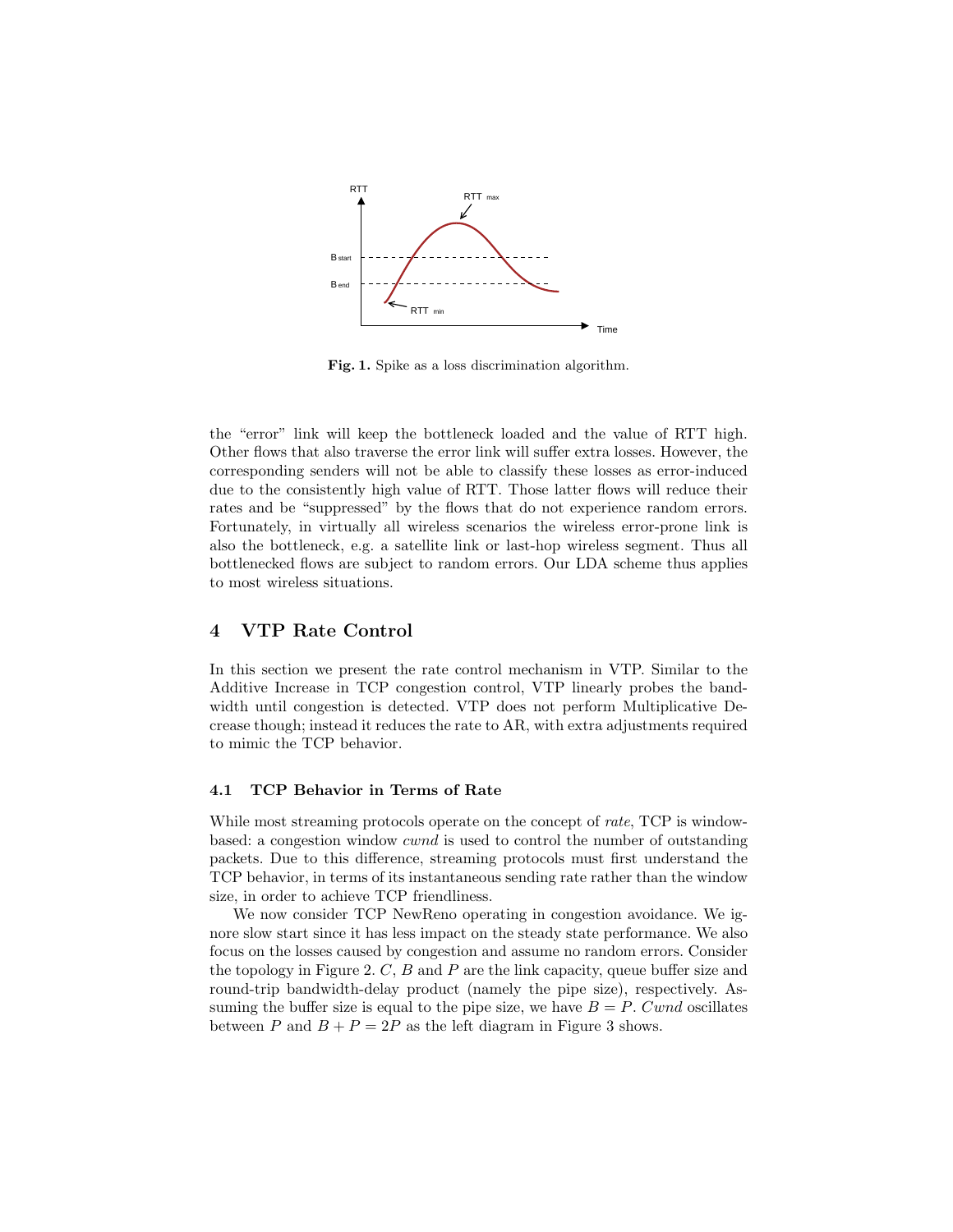

Fig. 2. A simple topology with buffer size equal to pipe size.



Fig. 3. Congestion window and instantaneous sending rate of TCP NewReno.

Although TCP increases cwnd at the speed of 1 packet/RTT, it does not necessarily increase the sending rate, since the extra packets may be buffered in the queue. With the assumption of  $B = P$  in Figure 2, the sender detects a packet loss when the queue is full, i.e.,  $cwnd = 2P$ . Cwnd is then halved to P. Since there are  $2P$  outstanding packets, the sender must temporarily stop sending and wait until P ACKs have been received, before it can resume the transmission. Having P outstanding packets means that the queue is drained while the pipe is full. Next, *cwnd* will increase by 1 packet/RTT, allowing the sender to transmit an extra packet every RTT. Other than this, TCP is regularly transmitting at the rate of the bottleneck capacity  $C$ , limited by the arriving rate of ACKs (i.e., self-clocked).

The right diagram in Figure 3 illustrates the instantaneous sending rate of TCP as we discussed above. The sending rate of TCP in congestion avoidance, in the topology of Figure 2, is  $C + 1/RTT$ . Note that as RTT grows with more packets get buffered, the sending rate actually decreases slightly.

#### 4.2 VTP Rate Control

As we explained earlier, TCP instantaneous sending rate drops drastically when cwnd is cut by half, due to the fact that the sender must wait until half of the outstanding packets are drained from the queue/pipe. This rate reduction, as shown in Figure 3, can not be implemented as such in VTP. Yet VTP must respond to congestion by reducing, on average, its rate in the same way as TCP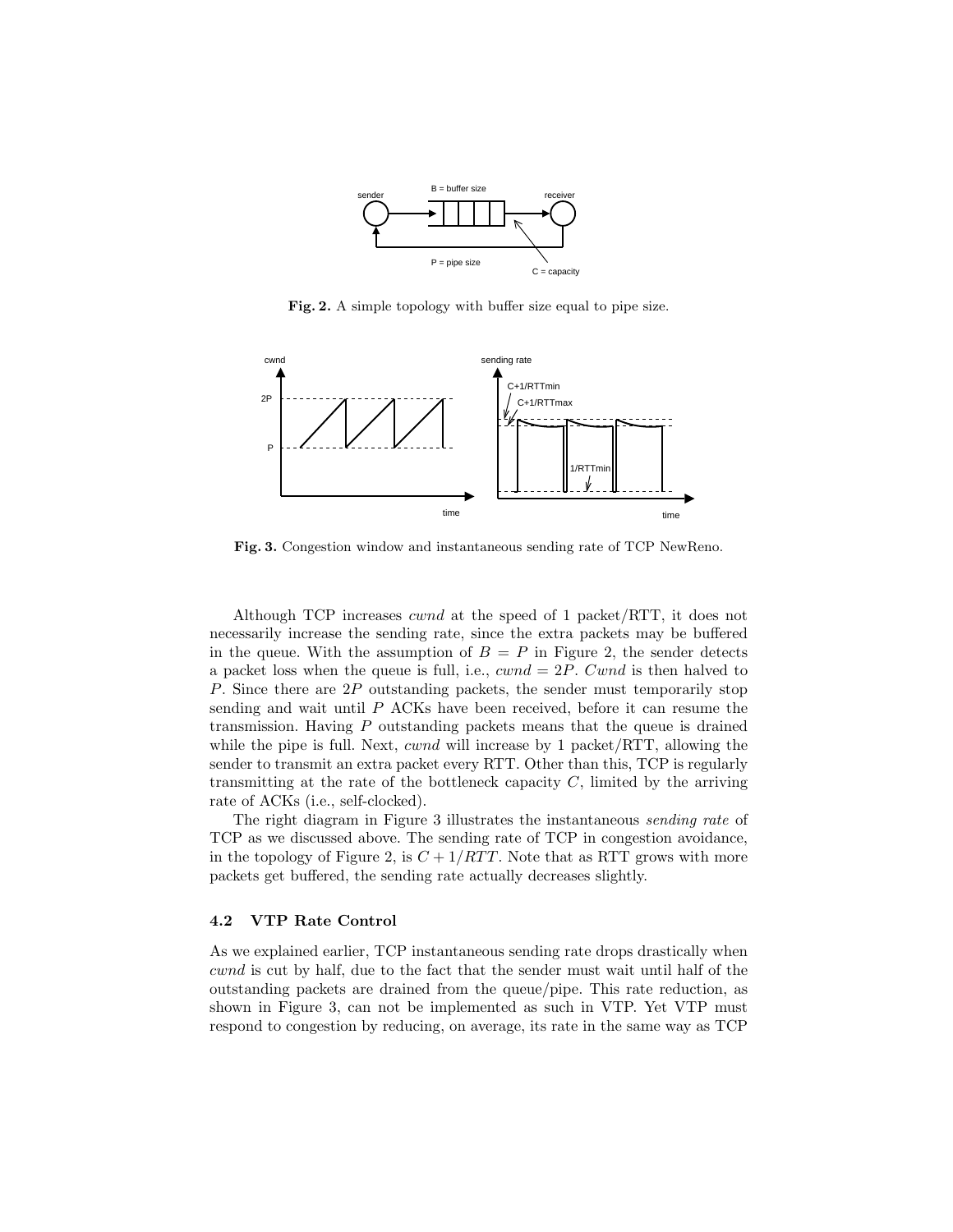in order to be TCP friendly. The tradeoff is between the amount of rate reduction and the length of time this rate is maintained. Simply speaking, VTP may reduce the rate by less but keep it longer.

Figure 4 illustrates the VTP rate control mechanism and compares it to TCP. Note that Figure 4 reflects just one of the three cycles in Figure 3. Also, curves are approximated by line segments. In Figure 4, TCP chooses the "deep but short" strategy where its rate is cut to near zero for  $RTT_{min}$  and then restored to  $C+1/RTT$  immediately. In contrast, VTP reduces its rate by a smaller portion but keeps it longer. The two shaded areas A1 and A2 in Figure 4 represent the amount of extra data that TCP and VTP would be able to transmit if the loss did not happen. To make VTP friendly to TCP, these areas should be equal.



Fig. 4. Comparsion of rate control between TCP and VTP.

A parameter  $\gamma$  between 0 and 1 is selected as the tolerable rate reduction ratio. When congestion is detected, VTP reduces its rate to  $\gamma \cdot AR$ , where AR is equal to C in this case. Since  $A1 = A2$ , the interval over which the reduced rate is maintained is  $\tau = A1/((1-\gamma) \cdot AR) = RTT/(2(1-\gamma)) = RTT_{max}/(2(1-\gamma)).$ When  $\tau$  has elapsed, VTP has given up the same amount of data transmission as TCP and should then enter congestion avoidance.

During congestion avoidance, VTP must match the TCP behavior. For convenience we introduce the concept of equivalent window in VTP and denote it as ewnd. Ewnd is defined as the number of packets transmitted by the sender during one RTT. The VTP sender computes its sending rate as follows:

1. The sender measures its current ewnd by counting the packets transmitted within the current RTT. Letting  $R$  be the current transmit rate, we have

$$
ewnd = R \cdot RTT \tag{4}
$$

2. Following Additive Increase, the new window  $\mathit{ewnd}'$  is given as

$$
ewnd' = R \cdot RTT + 1 \tag{5}
$$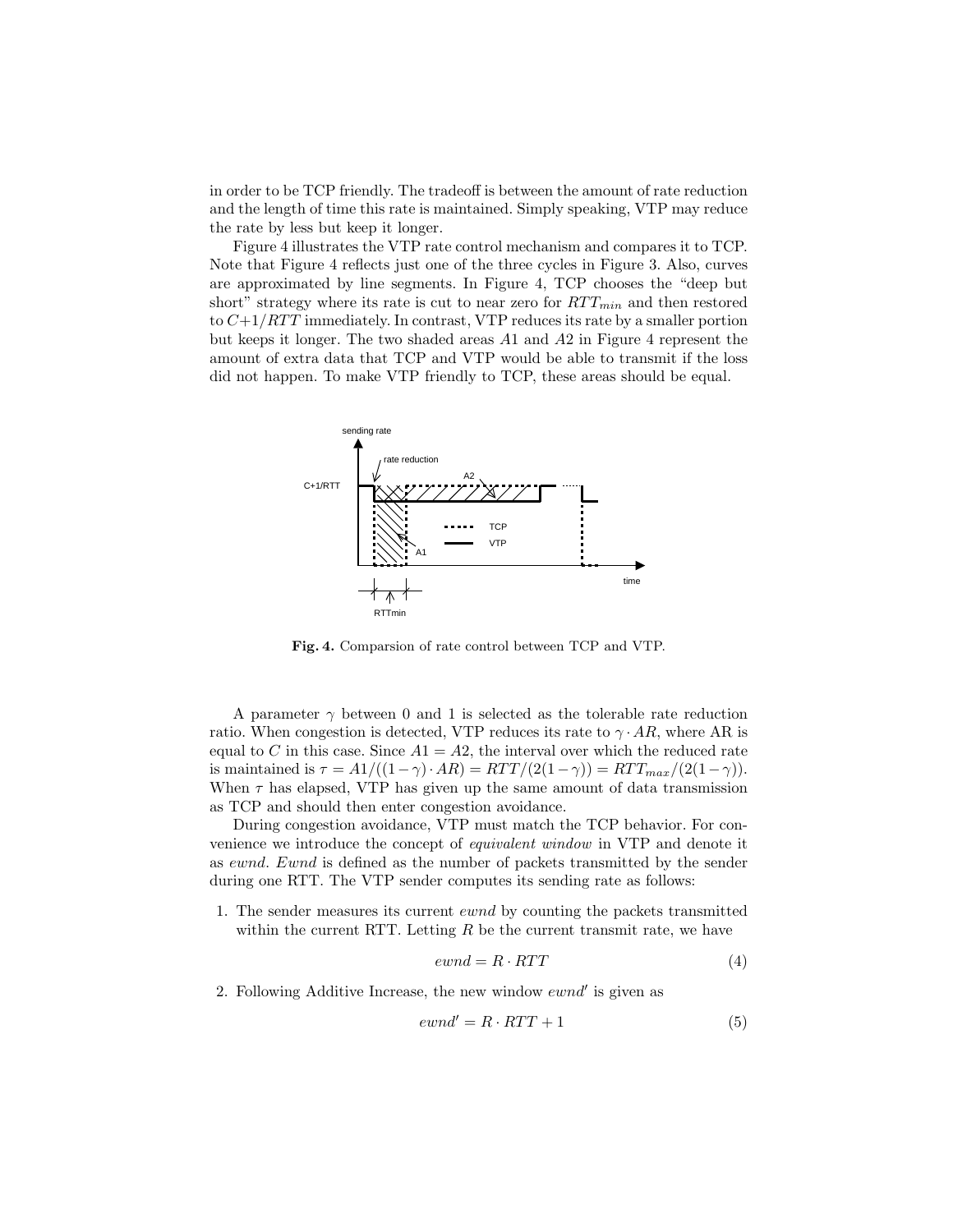3. Converting from window to rate, we have the new rate  $R'$  as

$$
R' = (R \cdot RTT + 1)/(RTT + \Delta RTT) \tag{6}
$$

where  $\triangle RTT$  is the RTT increase after a round.

4. Assuming RTT increases linearly at each round, then

$$
R' = (R + 1/RTT)/(2 - RTT^{[-1]}/RTT)
$$
\n(7)

where  $RTT^{[-1]}$  is the round-trip time during the previous round. Note that  $R'$  is lower than what would be derived from the conventional linear rate increase by 1 packet/RTT. All necessary quantities can be readily measured by the sender.

# 5 Performance Evaluation

In this section, we evaluate the performance of VTP in terms of efficiency, intraprotocol fairness and opportunistic friendliness, for both error-prone and errorfree cases. We also examine the ability of VTP to adapt to bandwidth changes. The experiments are carried out with the Ns-2 simulator.

## 5.1 Simulation Setup

The topology in Figure 5, representing a mixed wired-cum-wireless scenario, is used throughout this paper. The Internet segment is abstracted as a set of errorfree links, while the wireless segment, e.g. a wireless LAN, is abstracted as a shared error-prone link. The wireless link is the only bottleneck in the system which all traffic goes through. The round-trip propagation delay is 72 msec, a typical value for a cross-continent path. All queues are drop-tail; the bottleneck buffer size is 99 packets, equal to the pipe size. Simulation time is 300 seconds for all runs.



Fig. 5. Simulation setup.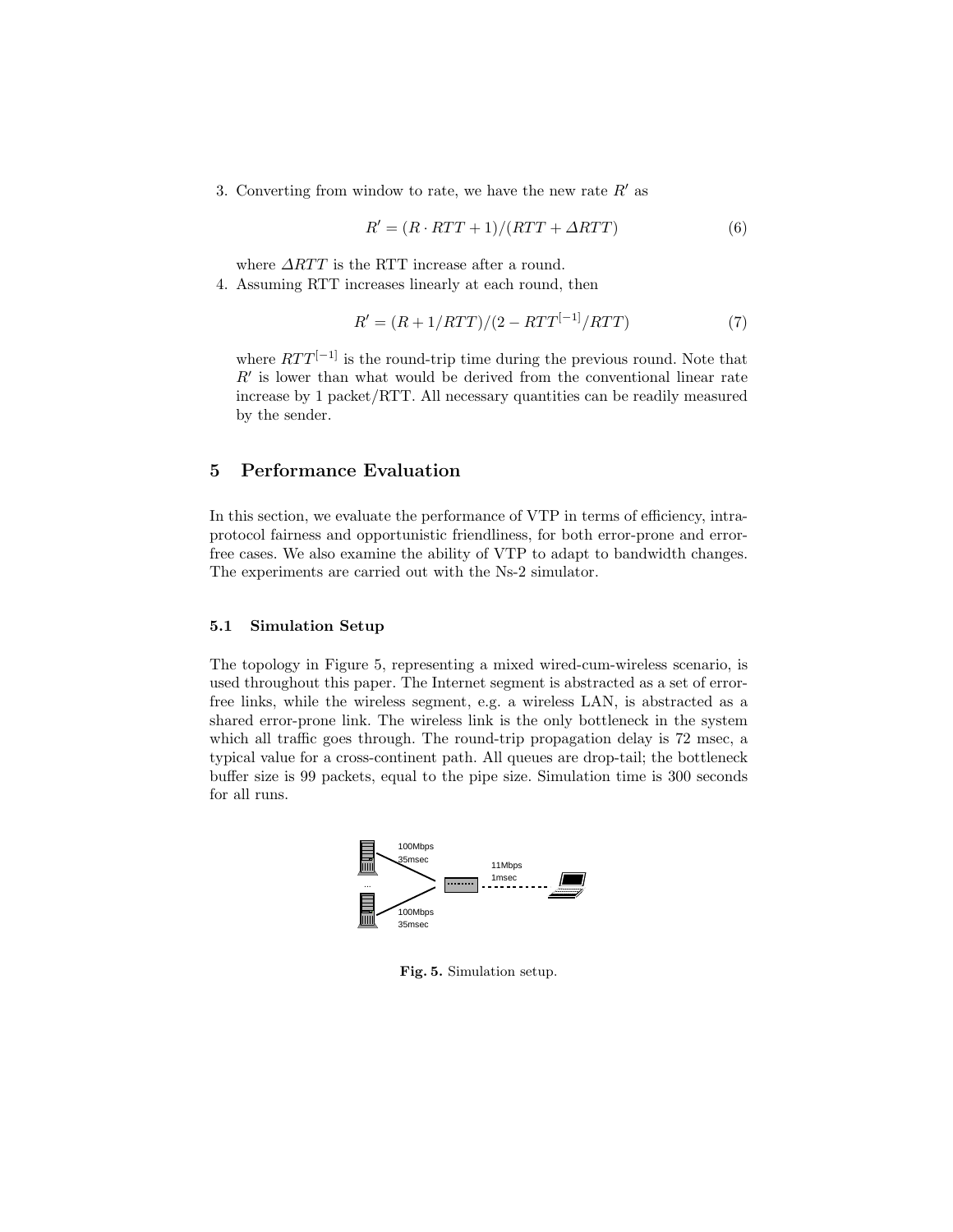#### 5.2 Rate Adaptation and Robustness to Random Errors

First we test the rate adaptation of VTP to bandwidth changes under different error rates, where a solo VTP flow runs against varying rate CBR traffic. This test is indicative of the "agility" of the protocol and also of its efficiency in different loss rate conditions. For comparison we also replace VTP with TFRC and repeat all experiments.

Figure 6 shows the sending rates of VTP and TFRC as they adapt to the bandwidth changes caused by CBR traffic. Bandwidth available to VTP/TFRC, computed as the bottleneck capacity minus the aggregate CBR rate, is included in Figure 6 for reference. In the absence of random errors, both VTP and TFRC manage to utilize the bandwidth efficiently, maintain a smooth rate, and react to bandwidth changes quickly. When errors are present, e.g. 1% or 5% as shown, VTP is able to maintain its efficiency in bandwidth utilization, while TFRC suffers the inefficiency problem as we have discussed.



Fig. 6. Solo VTP/TFRC under different random error rates.

### 5.3 Inter-protocol Opportunistic Friendliness

We now evaluate the opportunistic friendliness between VTP and TCP under different error rates. For each error rate we run a couple of experiments. In the first experiment, one VTP flow and one TCP flow share the bottleneck. VTP is then replaced by TCP and the experiment is repeated. According to the definition, if the TCP throughput in the first experiment is comparable to that in the second, VTP is said to be opportunistically friendly to TCP.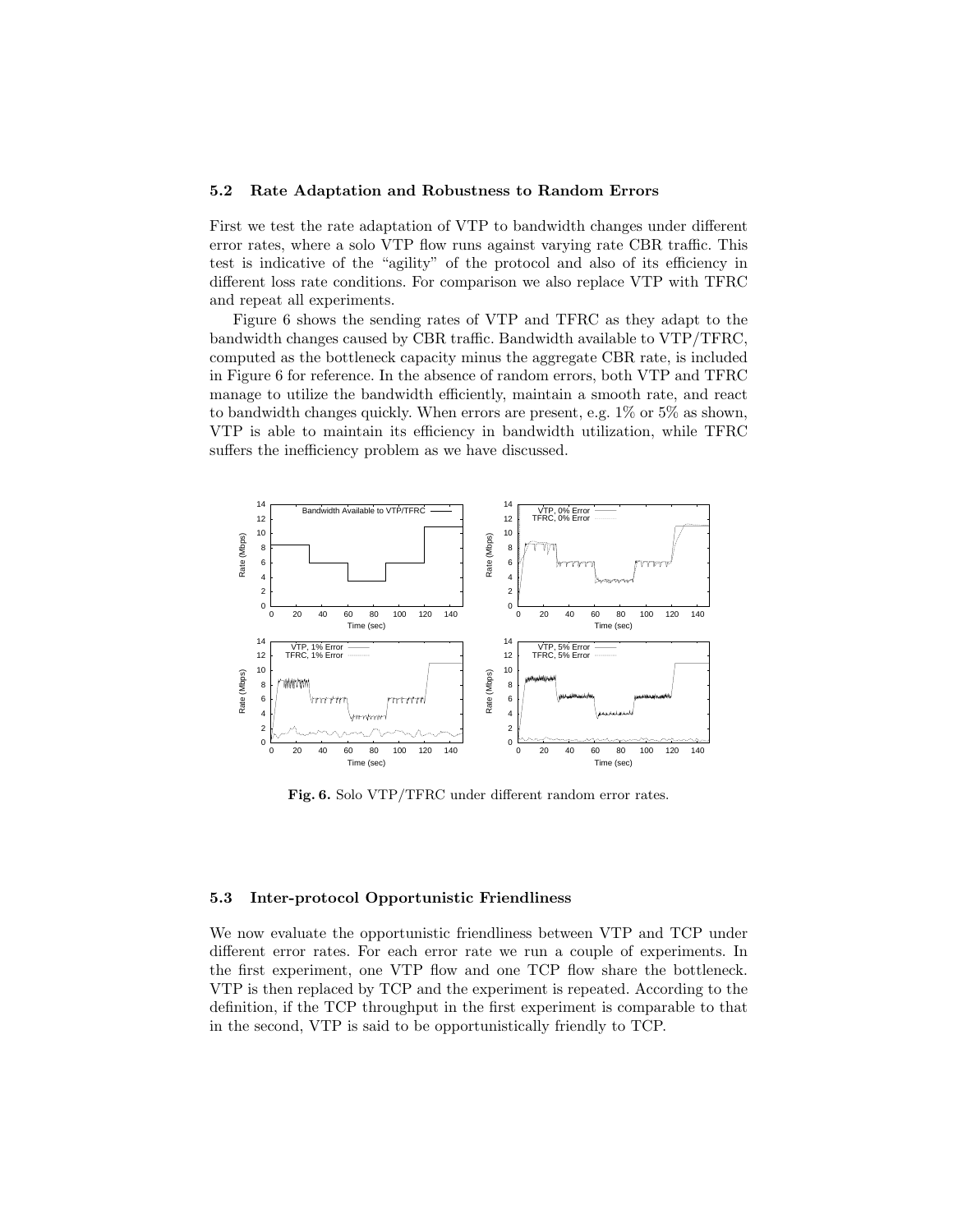We show the experiment results in Figure 7. Graphs are grouped in pairs by different error rates. In each pair, the left graph presents the instantaneous sending rates of VTP and TCP when they coexist; the right graph presents the rates when the VTP flow is replaced by TCP. More precisely, Table 1 lists the long-term<sup>1</sup> throughput of a TCP flow when it coexists with either VTP or another TCP flow. In all cases, impact of VTP on TCP throughput is minimal. Moreover, VTP is able to utilize the residual bandwidth when errors are present, a perfect reflection of opportunistic friendliness.

We need to point out that in the zero error case, TCP slow start tends to overshoot the TCP window and result in multiple losses, where NewReno takes multiple RTTs to recover. During this period the TCP sending rate drops to near zero. Since VTP rate probing is less aggressive than slow start, TCP overshoots its window even higher when coexisting with VTP than with another TCP. Thus in Figure 7 the TCP recovery time is longer when coexisting with VTP. Once TCP is recovered, VTP is able to share the bandwidth in a friendly manner. We are still investigating this issue to make TCP recover faster.



Fig. 7. Opportunistic Friendliness of VTP to TCP under different error rates.

 $^{\rm 1}$  500 seconds.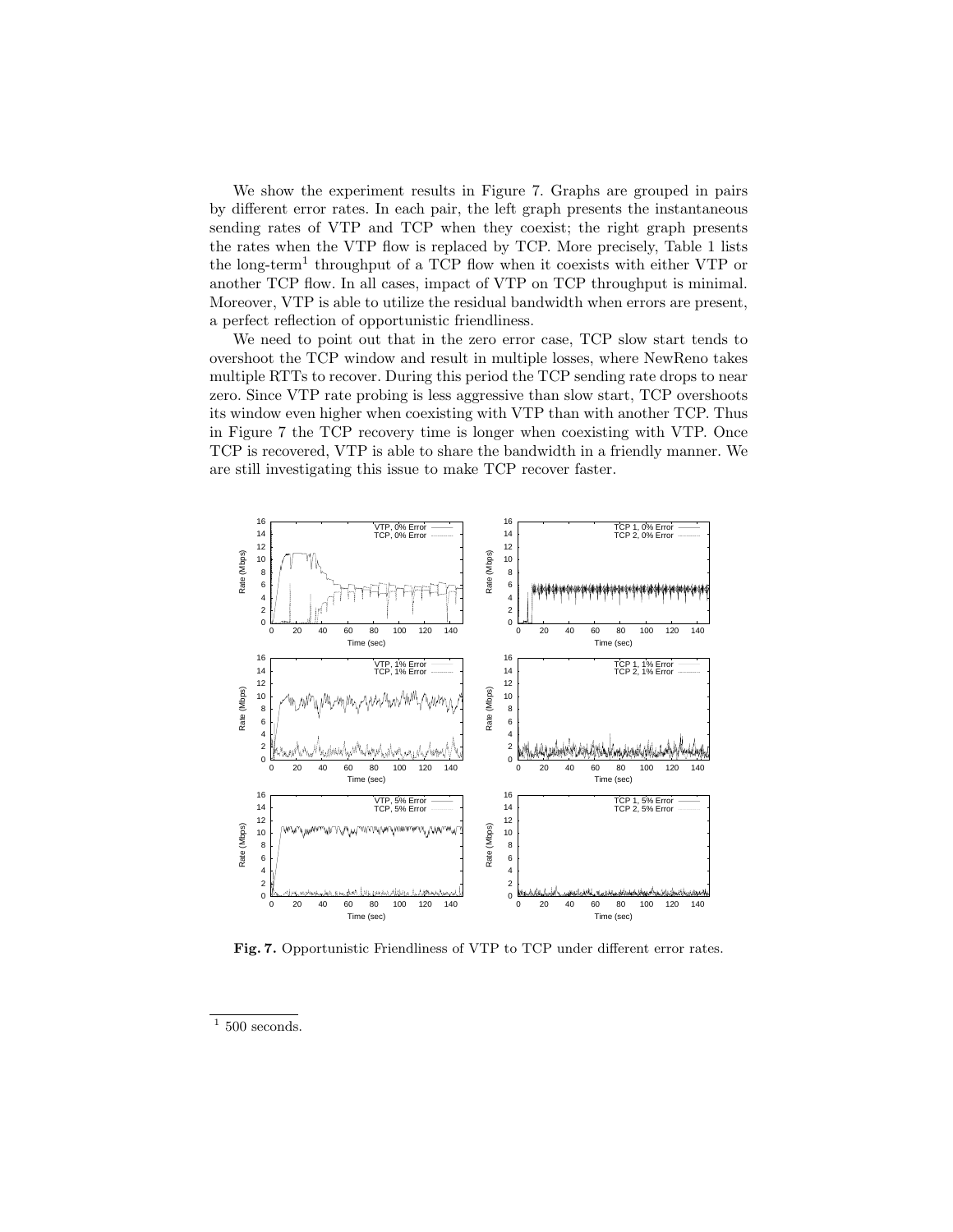|              |                     | TCP Throughput (Mbps): TCP Throughput (Mbps): TCP Performance |             |
|--------------|---------------------|---------------------------------------------------------------|-------------|
|              | Coexisting with VTP | Coexisting with Another TCP                                   | Degradation |
| $ 0\%$ Error | 5.09                | 5.14                                                          | 1%          |
| $ 1\%$ Error | 1.22                | 1.21                                                          | 0%          |
| $5\%$ Error  | $0.38\,$            | 0.38                                                          | $0\%$       |

Table 1. TCP throughput: coexisting with VTP or itself under different error rates

#### 5.4 Intra-protocol Fairness

By fairness we refer to the relationship between flows of the same protocol. To evaluate the fairness property of VTP, we run a set of experiments with two VTP flows sharing the bottleneck. Since both flows have identical network parameters, they should equally share the bottleneck bandwidth. Figure 8 presents the VTP sending rates in different error situations. In all tested cases, VTP flows are able to fairly share the bottleneck while achieving high link utilization in presence of random errors. This confirms that VTP has an excellent property of fairness to itself.



Fig. 8. Fairness between VTP flows.

# 6 Related Work

In this section we briefly summarize some of the related work. TCP Friendly Rate Control (TFRC) [7] is an equation-based protocol aiming to achieve the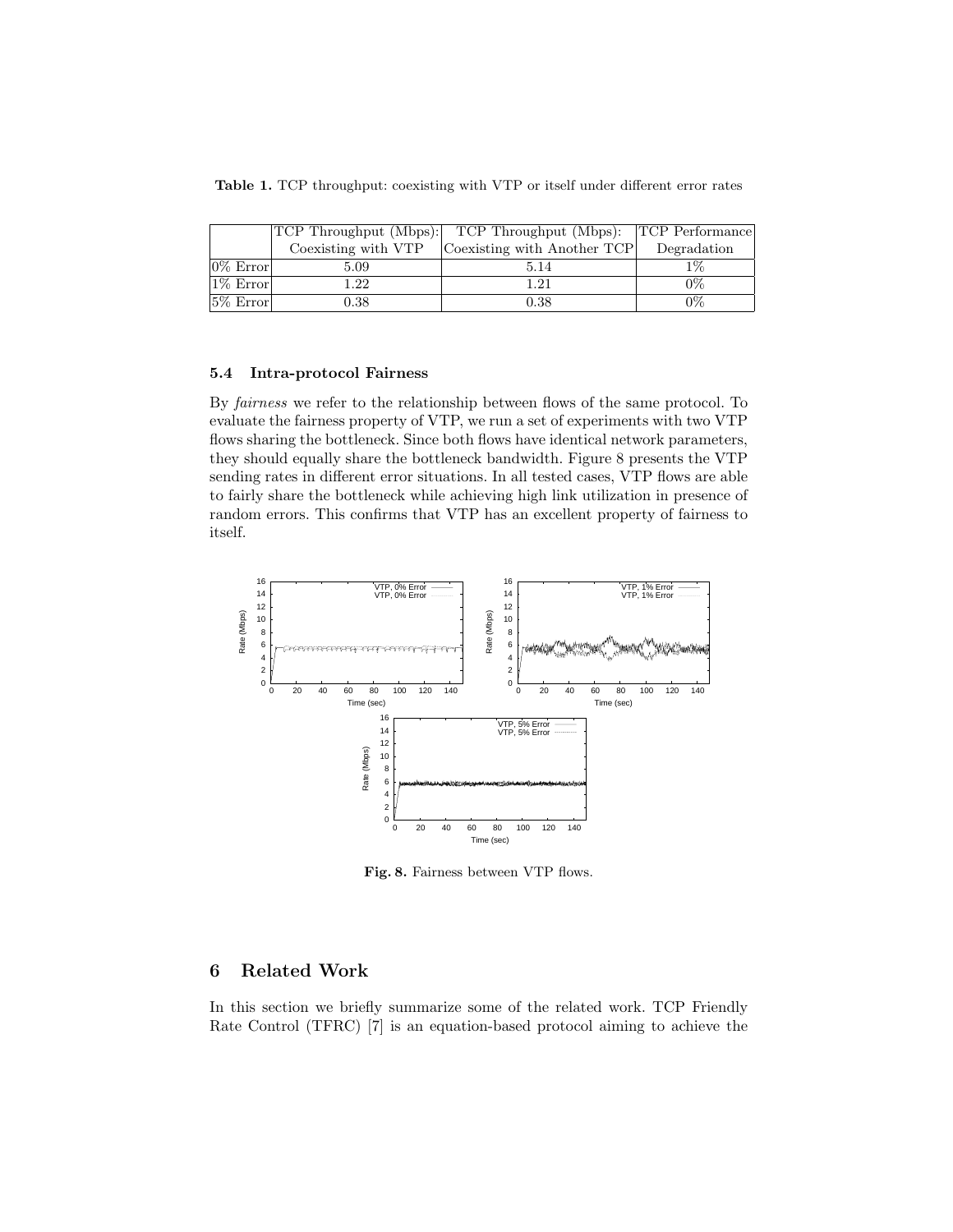equivalent long-term throughput of TCP with less short-term fluctuation. TFRC per se is not robust to wireless losses, but extensions that can operate in mixed wired-cum-wireless environments have been recently reported. For example, [4] proposes to apply a LDA to the TFRC receiver and exclude error losses from the calculation of packet loss rate  $p$  used in the equation. [5] proposes another approach that creates multiple parallel TFRC connections when a single connection is inefficient. We plan to compare VTP to these TFRC extensions in the future work.

Rate Control Scheme (RCS) [17] uses low-priority dummy packets to probe the available bandwidth on the path. RCS is able to estimate an admissible rate similar to the AR and effectively distinguish between error and congestion losses. However, RCS requires all intermediate gateways to implement a multiplepriority mechanism. This feature is currently not available on the Internet.

Explicit Congestion Notification (ECN) [12] is a general method to handle error losses. It is often implemented in conjunction with Random Early Detection (RED) [6]. It stamps a packet with a designated bit to indicate buffer congestion. If the sender detects a loss but no ECN bit is reported, it assumes the loss to be random and does not trigger congestion recovery. The ECN scheme is generally used for TCP but can also be used for streaming. The main limitation again is the cost of the network layer implementation.

Binomial algorithms [3] aim to provide smoother rate control than AIMD for real-time streaming. Wireless losses are not specifically addressed. Streaming Control Transmission Protocol (SCTP) [15] and Datagram Congestion Control Protocol [10] are transport protocols that can be used for real-time streaming. Again they were designed mostly for wired networks and lack a rate control mechanism that handles wireless losses efficiently.

# 7 Conclusion and Future Work

In this paper we have proposed a new rate control mechanism for the adaptive real-time video streaming protocol VTP. This new protocol measures the endto-end Achieved Rate (AR) and adjusts the sending rate accordingly when congestion is detected by the Loss Discrimination Algorithm (LDA). Rate decreases and increases are carefully designed so as to mimic the TCP behavior and maintain intra-protocol fairness and opportunistic friendliness to legacy TCP. We have shown via Ns-2 experiments that under all tested error rates (up to  $5\%$ ), VTP is able to utilize the bandwidth efficiently, while at the same time keeping excellent properties of fairness and friendliness.

To our knowledge, VTP is one of the few truly end-to-end schemes that perform well in the wireless environment without requiring the support from lower layer feedback and AQM mechanisms. In the future we plan to compare VTP to the recently proposed TFRC extensions for the wireless scenario. We are currently in the process of developing a Linux-based implementation of VTP and will carry out testbed/Internet measurements in the near future.